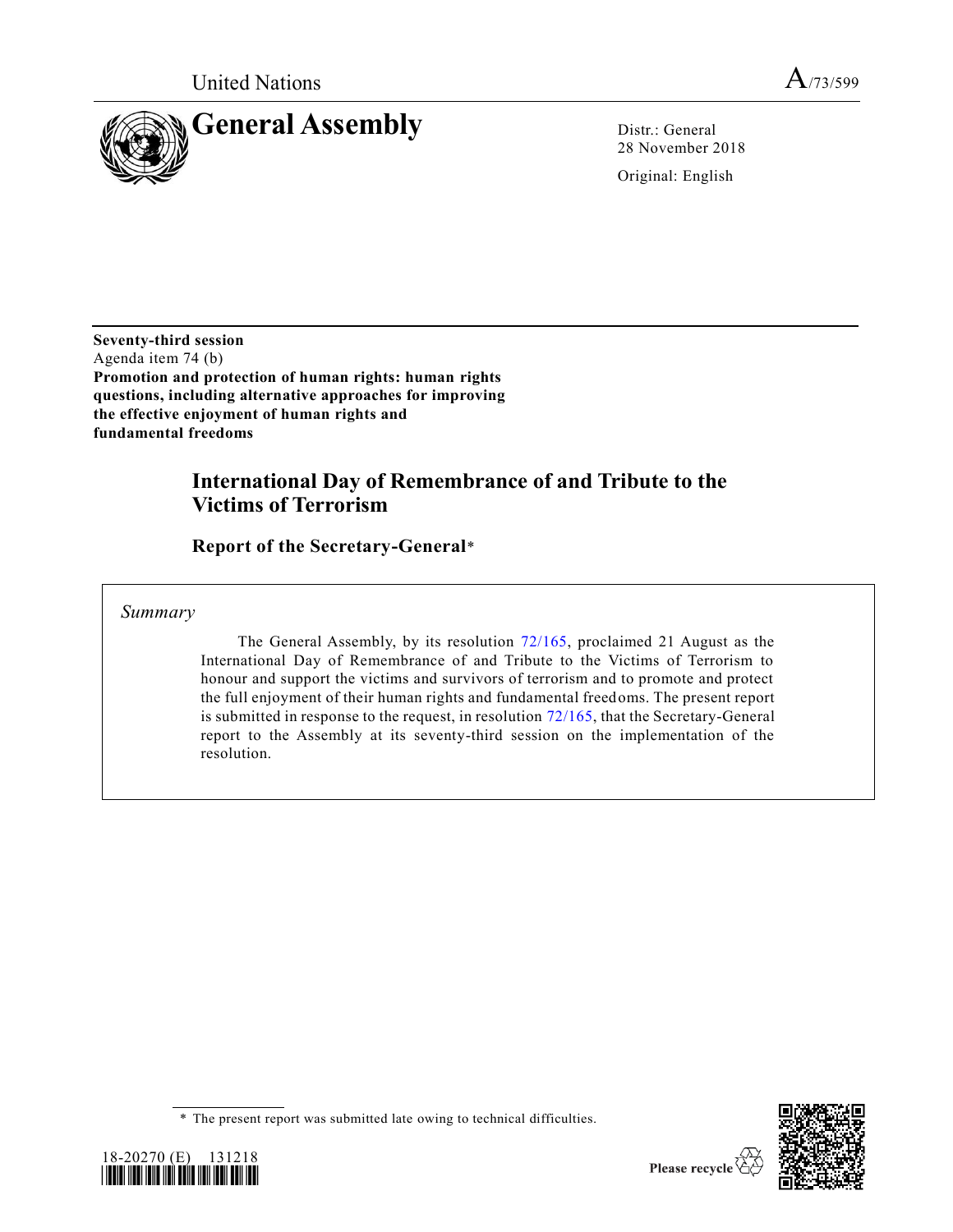## **I. Introduction**

1. On 19 December 2017, by the adoption of General Assembly resolution [72/165,](https://undocs.org/A/RES/72/165) Member States designated 21 August as the International Day of Remembrance of and Tribute to the Victims of Terrorism. In the same resolution, the General Assembly requested the Secretary-General to report on the implementation of the resolution at the seventy-third session of the Assembly and invited all Member States, organizations of the United Nations system and other international organizations and civil society entities, including non-governmental organizations and individuals, to observe the International Day in an appropriate manner.

2. To support the first observance of the International Day of Remembrance of and Tribute to the Victims of Terrorism, the Office of Counter-Terrorism, the Counter-Terrorism Committee Executive Directorate and the Permanent Missions of Afghanistan, Belgium, Iraq, Nigeria and the United States of America to the United Nations co-organized an event entitled "Surviving terrorism: victims' voices", giving victims a voice in sharing their experiences of being affected by terrorism. The Office of Counter-Terrorism also organized a series of activities throughout the month of August, including: the launch of a multimedia exhibition in New York, on 1 August, showcasing victims' voices; the coordination of the launch of other exhibitions around the world; and discussions and other events. The Office also mobilized United Nations information centres, civil society actors and social media platforms to raise awareness of the International Day.

## **II. Background**

3. In 2006, the General Assembly unanimously adopted resolution [60/288,](https://undocs.org/A/RES/60/288) containing the United Nations Global Counter-Terrorism Strategy, which noted that the dehumanization of victims of terrorism in all its forms and manifestations contributes to conditions conducive to the spread of terrorism and emphasized that effective counter-terrorism measures must ensure respect for human rights for all and the rule of law as the fundamental basis of the fight against terrorism.

4. Since 2006, the threat of terrorism has spread to an increasing number of regions, with a shift towards attacks against softer targets. While today an increasing number of countries are affected by acts of terrorism, the number of victims has largely been concentrated in a small number of Member States. According to the 2017 Global Terrorism Index published by the Institute for Economics and Peace, Afghanistan, Iraq, Nigeria, Pakistan and the Syrian Arab Republic have accounted for three quarters of all deaths from acts of terrorism since 2013. Meeting the needs and protecting and promoting the rights of victims has become increasingly challenging as terrorists exploit conflict zones and ungoverned territories, seeking to exert control over regions that already suffer from a lack of stability and the absence of the rule of law.

5. The impact of terrorism is most starkly felt at the individual level: terrorist attacks cause death and injury through the use of improvised explosive devices, suicide attacks and, in the most rudimentary fashion, using vehicles, guns and bladed weapons. Many attacks occur in places with a heavy civilian presence, resulting in maximum casualties and instilling widespread fear. Such acts also have a ripple effect on the economic and social rights of the families of victims and survivors, leading to the further marginalization of vulnerable groups and separating communities.

6. Victims of terrorism continue to struggle to have their voices heard and their needs met. Their rights have seldomly been upheld, in particular in countries where terrorism has had an adverse effect on State institutions, where basic social services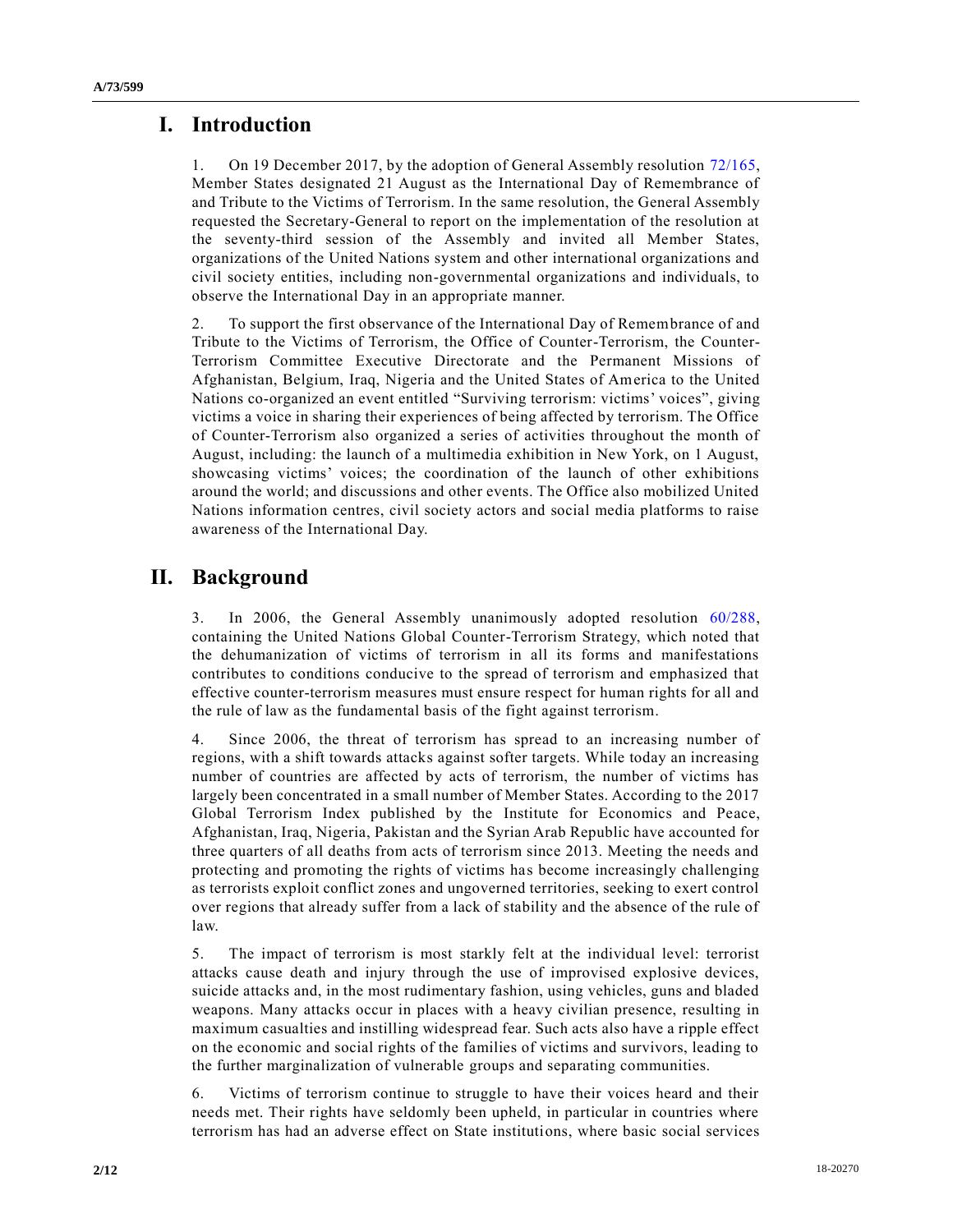and criminal justice institutions are weak or undermined and where national leaders and key actors are preoccupied in handling the terrorist threat rather than focusing on the victims.

7. The primary responsibility for supporting victims of terrorism and upholding their rights rests with Member States. The United Nations has an important role in supporting Member States in the implementation of pillars I and IV of the United Nations Global Counter-Terrorism Strategy by standing in solidarity with, and providing support to, victims of terrorism and upholding human rights and the rule of law in all counter-terrorism efforts. United Nations entities carry out this mandate to assist Member States by: providing capacity-building and other forms of technical assistance; encouraging their efforts to promote, protect and respect the rights of victims; establishing associations and networks of victims of terrorism; and offering support through coordination with civil society organizations and other actors on the ground.

## **III. United Nations activities highlighting victims of terrorism**

8. The entities of the United Nations system have focused their efforts on supporting Member States in the design and implementation of activities to uphold the rights of victims of terrorism and to address their needs. In recent years, the United Nations has worked to mobilize the resources and attention of the international community to respond to the needs of victims of terrorism.

9. Over the past five years, the Working Group on Supporting and Highlighting Victims of Terrorism of the Counter-Terrorism Implementation Task Force has developed and implemented several activities in support of victims of terrorism. For example, in 2016, the Working Group organized the United Nations Conference on Human Rights of Victims of Terrorism, and has subsequently developed guidelines, handbooks and other resources aimed at enhancing the capacity of civil society actors working with victims of terrorism.

10. Chaired by the Office of Counter-Terrorism, the Working Group ensures a coherent and coordinated approach to the work of United Nations entities on the rights of victims of terrorism. Over the past several years, the Working Group developed best practices and implemented capacity-building projects in support of victims of terrorism that contributed to setting the ground for the proclamation of the International Day in 2017. The Working Group has developed its programme of work and implemented activities based on recommendations from the Secretary-General, the United Nations High Commissioner for Human Rights and independent experts. A summary of those activities includes the following:

(a) The Secretary-General and the United Nations High Commissioner for Human Rights have advocated for victims' rights in their reports to the General Assembly and the Human Rights Council, respectively, with recommendations to ensure the respect for the human rights of victims of terrorism through national legislation, compensation and rehabilitation, among other measures; $<sup>1</sup>$ </sup>

(b) The United Nations Entity for Gender Equality and the Empowerment of Women (UN-Women) has been working to support and empower victims and survivors of violent extremism and terrorism for many years, including through its work on ending discrimination and sexual and gender-based violence and towards political empowerment and access to justice;

**\_\_\_\_\_\_\_\_\_\_\_\_\_\_\_\_\_\_**

<sup>1</sup> Se[e A/72/316,](https://undocs.org/A/72/316) [A/HRC/34/30,](https://undocs.org/A/HRC/34/30) [A/HRC/8/13,](https://undocs.org/A/HRC/8/13) [A/HRC/19/38](https://undocs.org/A/HRC/19/38) an[d A/HRC/22/26.](https://undocs.org/A/HRC/22/26)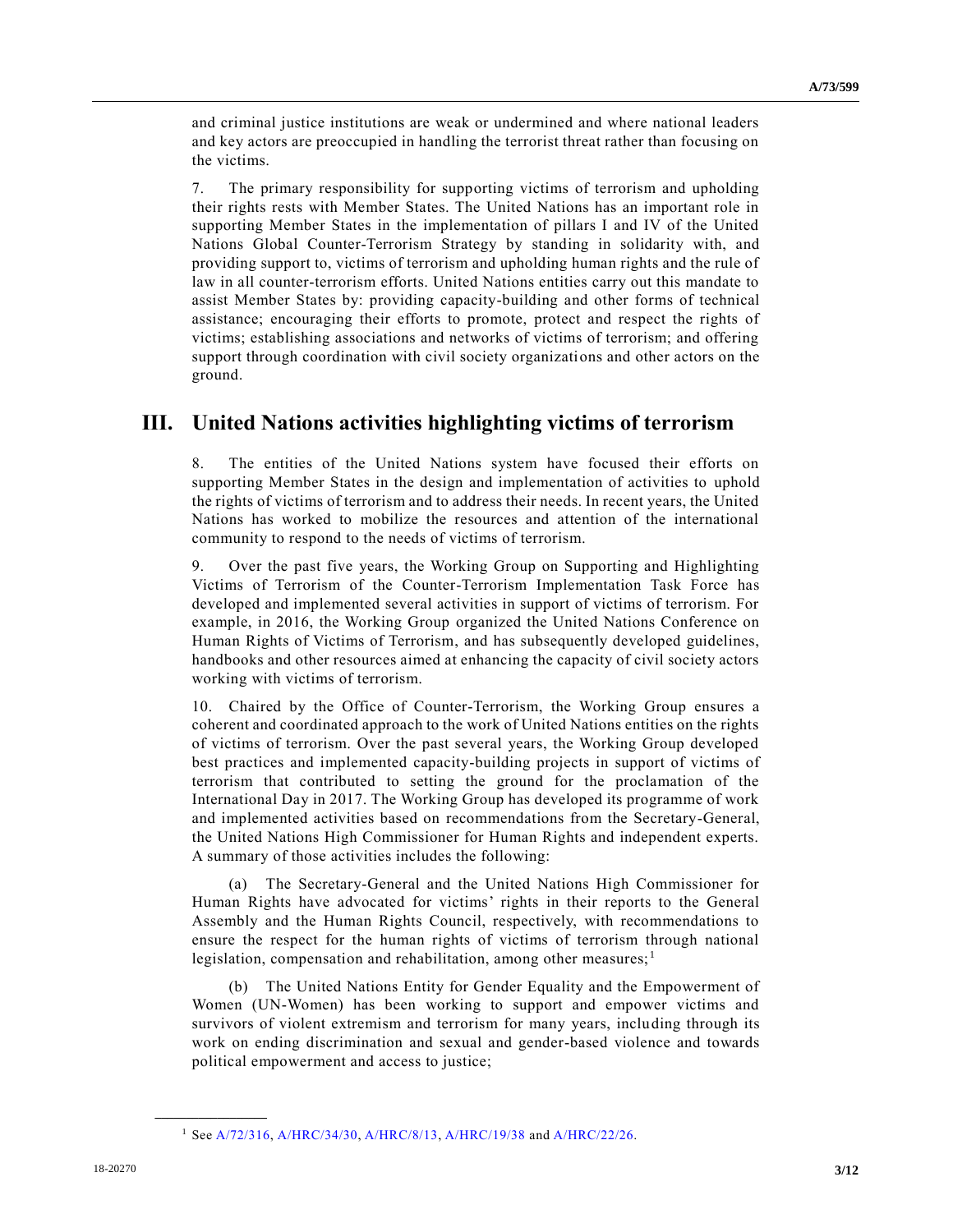(c) The experts on the roster of Justice Rapid Response include specially trained investigators to help national authorities to prosecute sexual and gender-based crimes who have been deployed to every commission of inquiry created since 2009;

(d) In 2012, the former Special Rapporteur on the promotion and protection of human rights and fundamental freedoms while countering terrorism detailed a framework of principles to guide the obligations of States to fulfil the human rights of victims of terrorism in his report to the Human Rights Council; <sup>2</sup>

(e) The Victims of Terrorism Support Portal [\(www.un.org/victimsofterrorism\)](http://www.un.org/victimsofterrorism), launched in June 2014 with the support of the United Nations Counter-Terrorism Centre, is a platform connecting victims, their families and communities to one another, as well as to providers of resources, services and other forms of support — since its launch, over 350,000 users have visited the site: one of the Portal's key activities is its guest interview series, produced in collaboration with the Department of Public Information, with the support of the Counter-Terrorism Centre, which interviews key interlocutors and partners, ranging from victims, victims' associations, civil society organizations, independent experts and regional and international organizations since 2016, over 20 interviews have been recorded in English, French, Arabic and Pashto and uploaded to the Portal;

The United Nations Office on Drugs and Crime has focused on the key role that victims of terrorism play before, during and after criminal legal proceedings, as well as on their needs for assistance and support: the Office has provided specialized resources for policymakers, law enforcement and criminal justice practitioners seeking to develop and implement the law through specialized tools, including its publications entitled "The Criminal Justice Response to Support Victims of Acts of Terrorism" and "Good Practices in Supporting Victims of Terrorism within the Criminal Justice Framework";

(g) Since the adoption of Security Council resolution [2242 \(2015\)](https://undocs.org/S/RES/2242(2015)) on women and peace and security, the Office of the Special Representative of the Secretary-General on Sexual Violence in Conflict has advocated for the rights of victims of terrorism and has intensified its focus on the use of sexual violence as a tactic of terrorism: a number of missions have been undertaken by the Special Representative to meet with victims of sexual violence committed by terrorist groups to ensure their voices are reflected in the efforts to tackle those challenges, especially in relation to justice and accountability;

(h) Based on the framework of principles developed by the former Special Rapporteur of the Human Rights Council on the promotion and protection of human rights and fundamental freedoms while countering terrorism,  $3$  an international conference was held in February 2016, under the auspices of the Working Group, to examine how States could strengthen their national legislation, procedures and practices to better respect the human rights of victims of terrorism, including through the provision of services to meet their material and psychosocial needs;

(i) In the biennium 2015–2016, the Working Group organized and implemented training sessions for 14 victims and victims' representatives from across Africa and the Middle East to provide them with the appropriate tools and skills to more effectively forge alliances and advocate for their rights and needs, and to develop personal information sharing and support strategies; as a result, participants increased their use of social media, established Facebook pages and websites,

**\_\_\_\_\_\_\_\_\_\_\_\_\_\_\_\_\_\_**

<sup>2</sup> [A/HRC/20/14.](https://undocs.org/A/HRC/20/14)

<sup>3</sup> Ibid.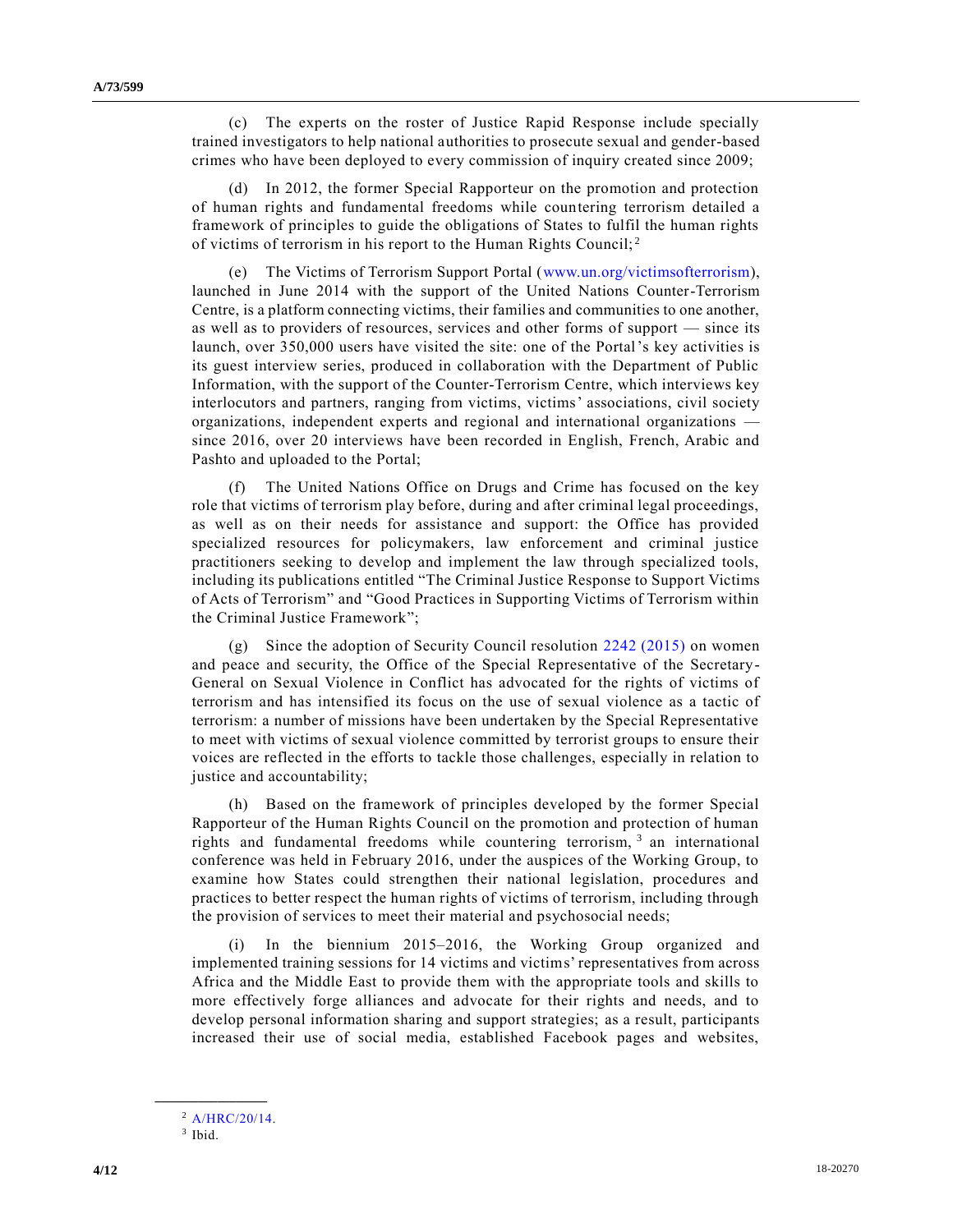produced theatre and storytelling plays and established pan-Arab and African networks of victims of terrorism;

(j) Between 2015 and 2017, the Office on Drugs and Crime provided technical assistance to strengthen national legal frameworks for the protection and support of victims of terrorism, at both the national and regional levels, in South Asia and South-East Asia: from 9 to 11 May 2017, the Office also provided training sessions on the effective prosecution of acts of sexual violence perpetrated by terrorist groups and on the provision of support to victims in Nigeria and the other Lake Chad basin countries;

(k) The Security Council, by its resolution  $2395 (2017)$ , renewed the mandate of the Counter-Terrorism Committee Executive Directorate and expressed solidarity with the victims of terrorism and their families; the Council also encouraged the Directorate, in close cooperation with the Office of Counter-Terrorism, to take into account the important roles victims and their networks can play, in particular through the credibility of their voices, in countering terrorism: in its reports on assessment visits to Member States, the Directorate addressed relevant issues, including measures adopted to compensate victims, to provide support services and to offer protection in cases in which victims serve as witnesses; the Directorate also discussed with Sta tes the ways in which victims' voices could be included in programmes to counter terrorist narratives;

(l) In December 2017, the Working Group and the Office of the Special Representative of the Secretary-General on Sexual Violence in Conflict convened a meeting with victims of terrorism on "Sexual violence as a tactic of terrorism: supporting the survivors", as part of the series on gender in the context of counterterrorism and the prevention of violent extremism: victims identified gaps in supporting projects of civil society organizations, and service provisions, including psychosocial support and reintegration of women and children, including children conceived in circumstances of sexual violence;

(m) More recently, the current Special Rapporteur on the promotion and protection of human rights and fundamental freedoms while countering terrorism assessed national practices in counter-terrorism laws, policies and measures, including those to address the rights and needs of victims of terrorism and of persons impacted by counter-terrorism measures and made a number of recommendations. <sup>4</sup>

## **IV. Activities in support of the International Day of Remembrance of and Tribute to the Victims of Terrorism**

11. The Office of Counter-Terrorism and the United Nations Counter-Terrorism Centre coordinated a series of events leading up to the observance of the International Day of Remembrance of and Tribute to the Victims of Terrorism, including the key developments set out below.

#### **A. Handbook of good practices**

12. On 26 June 2018, the Office of Counter-Terrorism, with the support of the United Nations Counter-Terrorism Centre, organized an event entitled "Standing in solidarity for the rights of victims of terrorism" in collaboration with the Permanent Mission of Mali to the United Nations and the Department of Public Information. The event included the launch of the "Handbook of Good Practices to Support Victims'

**\_\_\_\_\_\_\_\_\_\_\_\_\_\_\_\_\_\_** <sup>4</sup> [A/72/495.](https://undocs.org/A/72/495)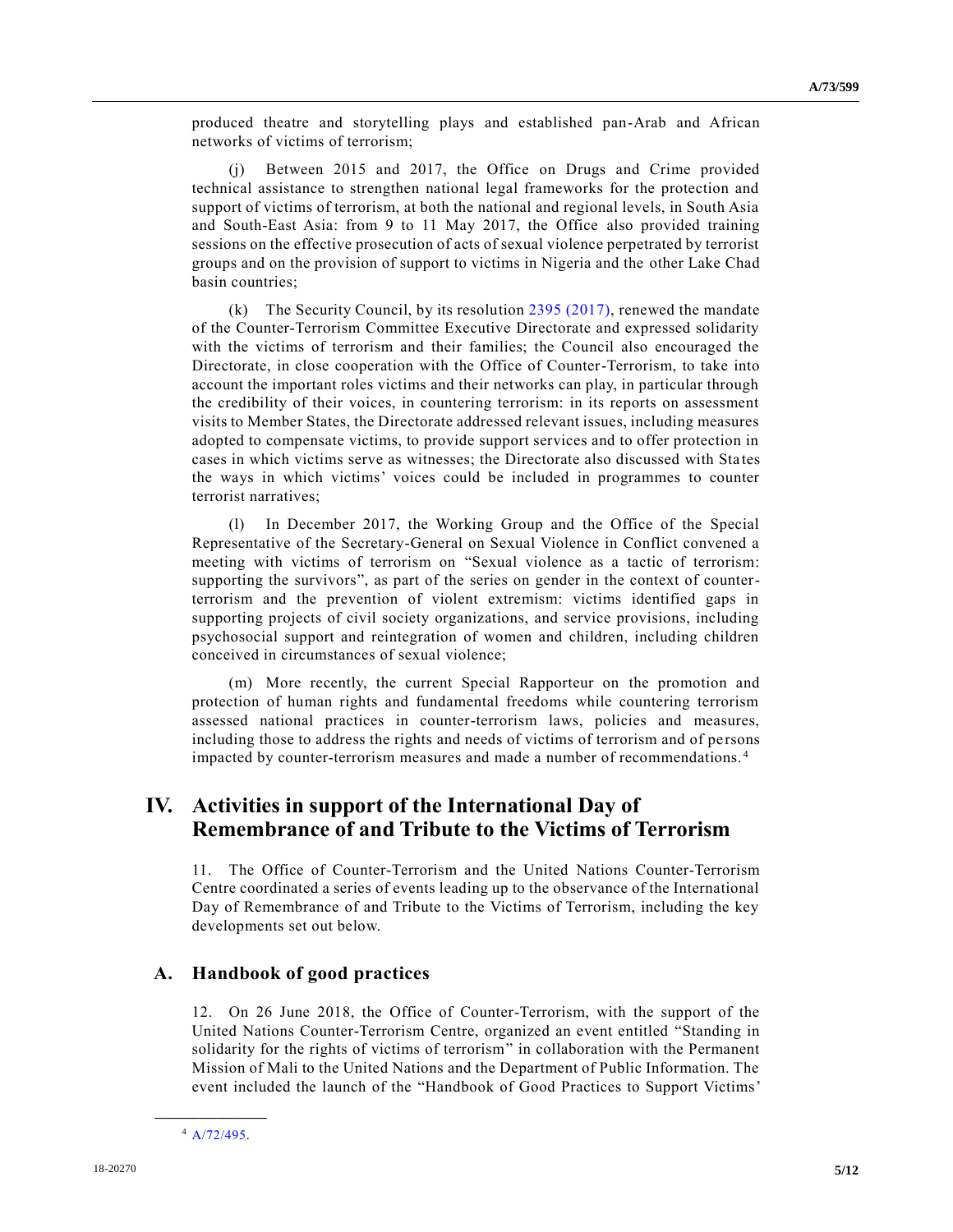Associations in Africa and the Middle East" by the Office as well as an interactive round-table discussion with victims and representatives of victims' associations from France, Iraq, Mali and the United States. All participants noted the importance of such practical guides and how the Handbook would ensure consistency of approach and methodology for victims' associations in their support for victims of terrorism. The event, which was broadcast live through United Nations WebTV, is available on the United Nations Victims of Terrorism Support Portal. The Department of Public Information also promoted media coverage of the event through its social media accounts and multimedia services, including Facebook, Twitter and United Nations Television and Video, United Nations Web TV and the United Nations News Centre.

#### **B. Victims of Terrorism documentary series**

13. Recognizing the power of film as an educational and awareness-raising tool, the Office of Counter-Terrorism, with support from the United Nations Counter-Terrorism Centre, launched its multilingual documentary series related to victims of terrorism. Produced in collaboration with the Department of Public Information, the documentary series raises awareness of the human impact of terrorism, stands in solidarity with the victims of terrorism and works to undermine the appeal of terrorism and violent extremism by providing a platform for victims to speak out against terrorism and the insidious narrative of violent extremists. The documentaries, which can be viewed on the United Nations Victims of Terrorism Support Portal, include:

(a) "Surviving terrorism: victims' voices from Norway", screened at United Nations Headquarters in New York on 9 November 2017, profiled two survivors of the 2011 terrorist attack in Norway by Anders Breivik, who killed 69 members of the Workers' Youth League on Utoya Island and 9 people in central Oslo: two survivors, Khamzy Gunaratnam and Viljar Hanssen, answered questions from the audience and participated in an interactive round-table discussion that also included victims from Italy, Lebanon, Uganda and the United States. The event was available as a live webcast on United Nations WebTV and is available on the United Nations Victims of Terrorism Support Portal;

"Seeking justice in the face of terrorism in Mali" is the story of two amputees and a survivor of sexual violence in Mali during the time when the Movement for Unity and Jihad in West Africa (Mouvement pour l'unification et le jihad en Afrique de l'Ouest) occupied Gao in 2012 and 2013: the documentary, which details the victims' search for justice and their fight against impunity in the face of terrorism, was screened at Headquarters on 26 June 2018, during the "Standing in solidarity for the rights of victims of terrorism" event — a representative of a Malian human rights organization answered questions from the audience after the screening.

#### **C. Victims of Terrorism Support Programme**

14. In July 2018, the Working Group launched the Victims of Terrorism Support Programme, with the support of the United Nations Counter-Terrorism Centre. The Support Programme aims to strengthen victims' voices and their role in preventing violent extremism, when conducive to terrorism, to provide resources to victims and to increase the capacity of Member States and civil society organizations to assist them.

15. In addition, the Support Programme aims to rationalize many of the activities undertaken by the Working Group so far, while also seeking to integrate support for victims of terrorism into national and regional counter-terrorism strategies. The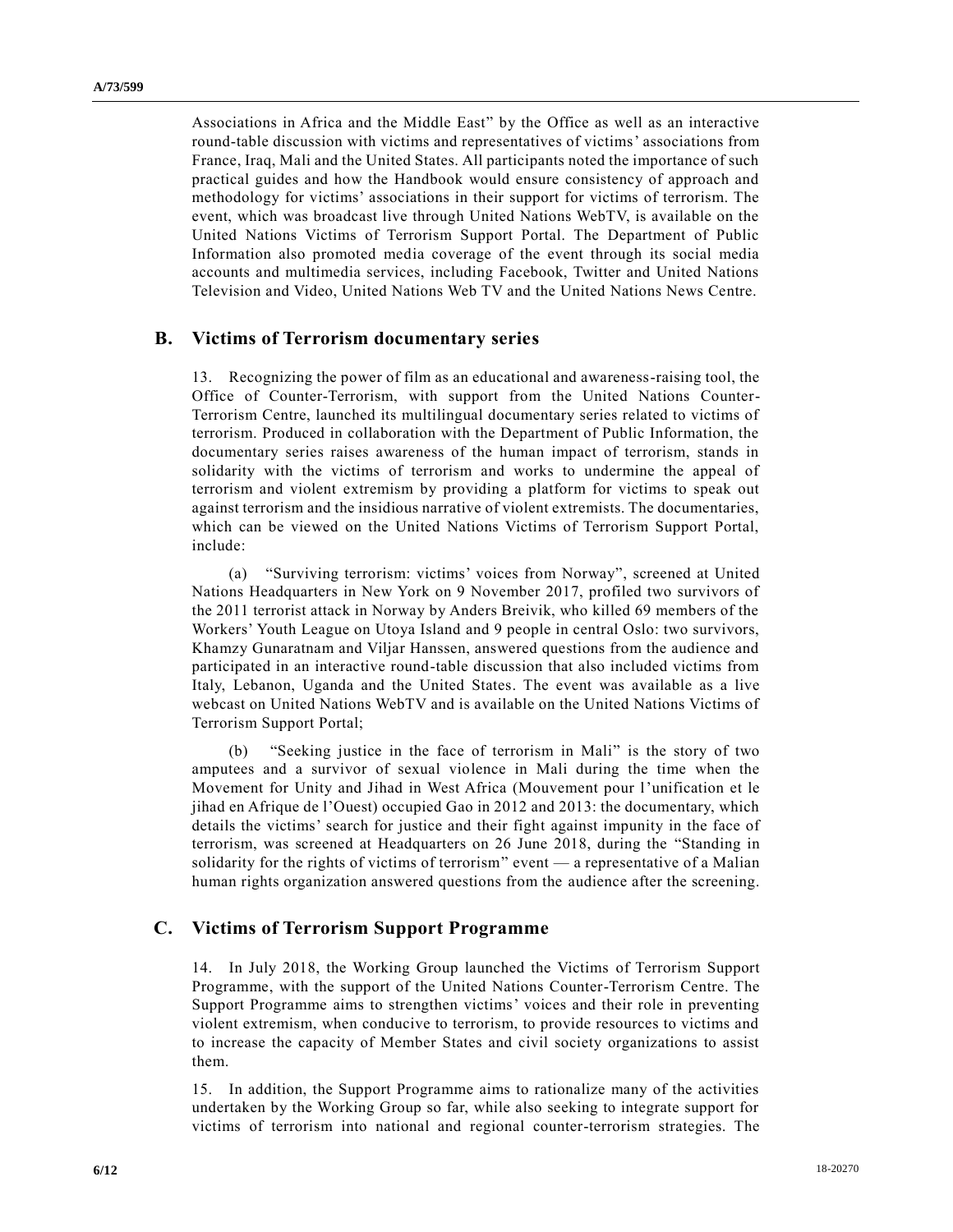International Day of Remembrance of and Tribute to the Victims of Terrorism, and its related activities described below, were coordinated through the Support Programme.

#### **D. Exhibition**

16. The Victims of Terrorism Support Programme produced the exhibition entitled "Surviving terrorism: victims' voices", which was on display in the Visitors' Lobby at Headquarters from 1 August to 4 September 2018. The exhibition featured the personal stories of 16 victims and representatives of victims' associations, as well as the two above-mentioned documentaries on the victims of terrorist attacks in Mali and Norway. The interviews, produced in Arabic, English, French and Pashto, provided viewers with an opportunity to understand the resilience and strength of victims and the importance of hearing their voices. The exhibition was made available for viewing on the United Nations Victims of Terrorism Support Portal and to the global network of United Nations information centres.

### **E. Conference to Commemorate the International Day of Remembrance of and Tribute to the Victims of Terrorism: Kabul**

17. On 15 August 2018, at the Conference to Commemorate the International Day of Remembrance of and Tribute to the Victims of Terrorism, held in Kabul, organized by the Afghanistan Independent Human Rights Commission, the Under-Secretary-General of the United Nations Counter-Terrorism Office, Vladimir Ivanovich Voronkov, highlighted the need to provide victims with long-term practical assistance, including financial, legal, medical and psychosocial support.

### **F. International Day of Remembrance of and Tribute to the Victims of Terrorism**

18. The first International Day of Remembrance of and Tribute to the Victims of Terrorism was commemorated on 17 August 2018 at United Nations Headquarters. The event was co-organized by the Office of Counter-Terrorism, the Counter-Terrorism Committee Executive Directorate and the Permanent Missions of Afghanistan, Belgium, Iraq, Nigeria and the United States to the United Nations. The themes of solidarity and victims' rights celebrated the strength of victims and survivors who can tell their stories and put a human face on the impact of terrorism, emphasizing the importance of respect for their rights and needs, including their need to be heard. Victims of terrorism around the world were honoured with a minute of silence.

19. Following keynote speeches by the Permanent Representative of Afghanistan to the United Nations and the Secretary-General, the main part of the event consisted of presentations from four victims of terrorism and one representative from each of five victims' associations, from Afghanistan, Belgium, Iraq, Nigeria and the United States. The event was broadcast live on United Nations WebTV and promoted through social and traditional media outlets. In addition, the Department of Public Information created an official microsite for the International Day<sup>5</sup> in the six official languages of the United Nations which received 10,830 page views during the month of August 2018. The site also included video messages from a Nigerian survivor of a Boko Haram attack and the son of a victim of the attack on the United Nations Assistance

**\_\_\_\_\_\_\_\_\_\_\_\_\_\_\_\_\_\_**

<sup>5</sup> See [www.un.org/en/events/victimsofterrorismday.](http://www.un.org/en/events/victimsofterrorismday)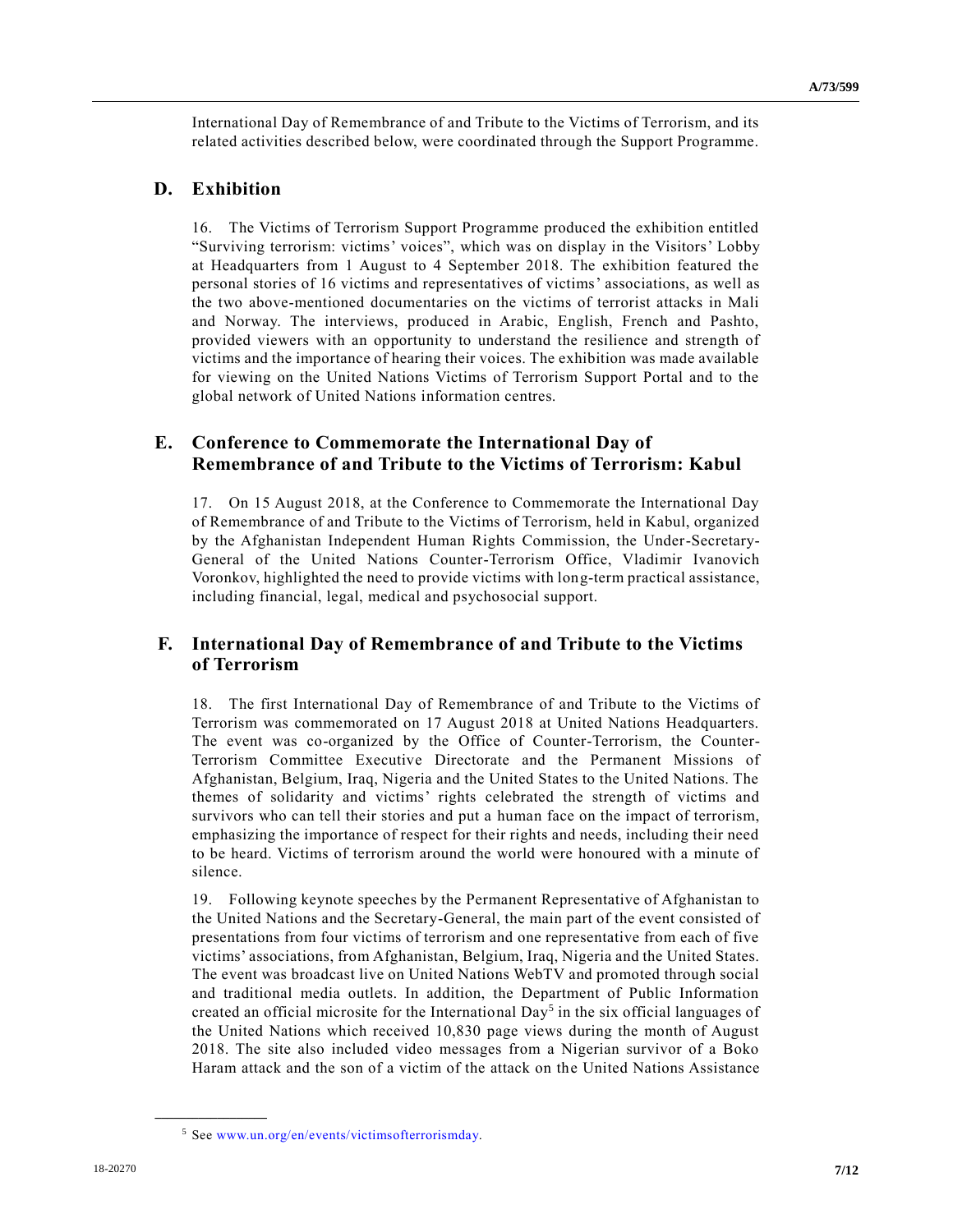Mission in Iraq in August 2003. The hashtag for the activities leading up and on the International Day activities was #SurvivingTerrorism.

20. On 20 August 2018, at a discussion on the theme "Surviving terrorism: victims' voices — sharing experiences of terrorism", Sayed Mushtaq Hussaini, a victim from Afghanistan, Hasan Wahhab Al Araji, a victim from Iraq, Imrana Alhaji Buba, a victim from Nigeria, and Liz Zirkle, a representative of a victims' association based in the United States, discussed the impact of terrorism and the experiences of the victims, and explored how the United Nations and Member States can support them, including by raising awareness of their issues through the observance of the International Day. Representatives from Member States, including Greece, Kazakhstan, Malaysia, Morocco, Portugal, Spain, Sweden, the United Kingdom of Great Britain and Northern Ireland and the United States, as well as from the European Union and several entities of the United Nations Global Counter-Terrorism Coordination Compact, including the Counter-Terrorism Committee Executive Directorate, the Office of the United Nations High Commissioner for Human Rights, the Office for Disarmament Affairs and the Department of Peacekeeping Operations, were in attendance.

21. On 21 August 2018, in his message about the International Day, the Secretary-General reminded people to listen to the victims and survivors of terrorism, to help raise their voices and to recognize the effects that terrorism has had on their lives.

### **V. Activities by other United Nations offices and entities**

22. United Nations offices and United Nations entities that are members of the Working Group on Supporting and Highlighting Victims of Terrorism of the Counter-Terrorism Implementation Task Force were encouraged to hold events and activities to observe the International Day.

### **A. United Nations Office at Geneva**

23. On 16 August 2018, an event was held at the United Nations Office at Geneva to jointly observe World Humanitarian Day, celebrated on 19 August, the fifteenth anniversary of the attack on the United Nations Mission in Iraq, of 19 August 2003, and the International Day of Victims of Terrorism, observed on 21 August. The Director-General of the United Nations Office at Geneva, Michael Møller, addressed the event, following which he joined the United Nations High Commissioner for Human Rights, Zeid Ra'ad Al Hussein, in a wreath-laying ceremony. A minute of silence was observed, followed by statements from three family members of victims as well as a survivor of the attack in Baghdad in 2003 and from a family member of a victim of the attack against the United Nations Mission in Algiers in 2007.

### **B. United Nations Office on Drugs and Crime**

24. The United Nations Office on Drugs and Crime held a number of events in Vienna and its field offices to observe the International Day, including:

(a) In Vienna, on 21 August 2018, the Terrorism Prevention Branch launched the screening of the two documentaries on the victims of terrorist attacks in Mali and Norway and held a minute of silence: the Branch also distributed its publications, "Good Practices in Supporting Victims of Terrorism within the Criminal Justice Framework" and "The Criminal Justice Response to Support Victims of Acts of Terrorism";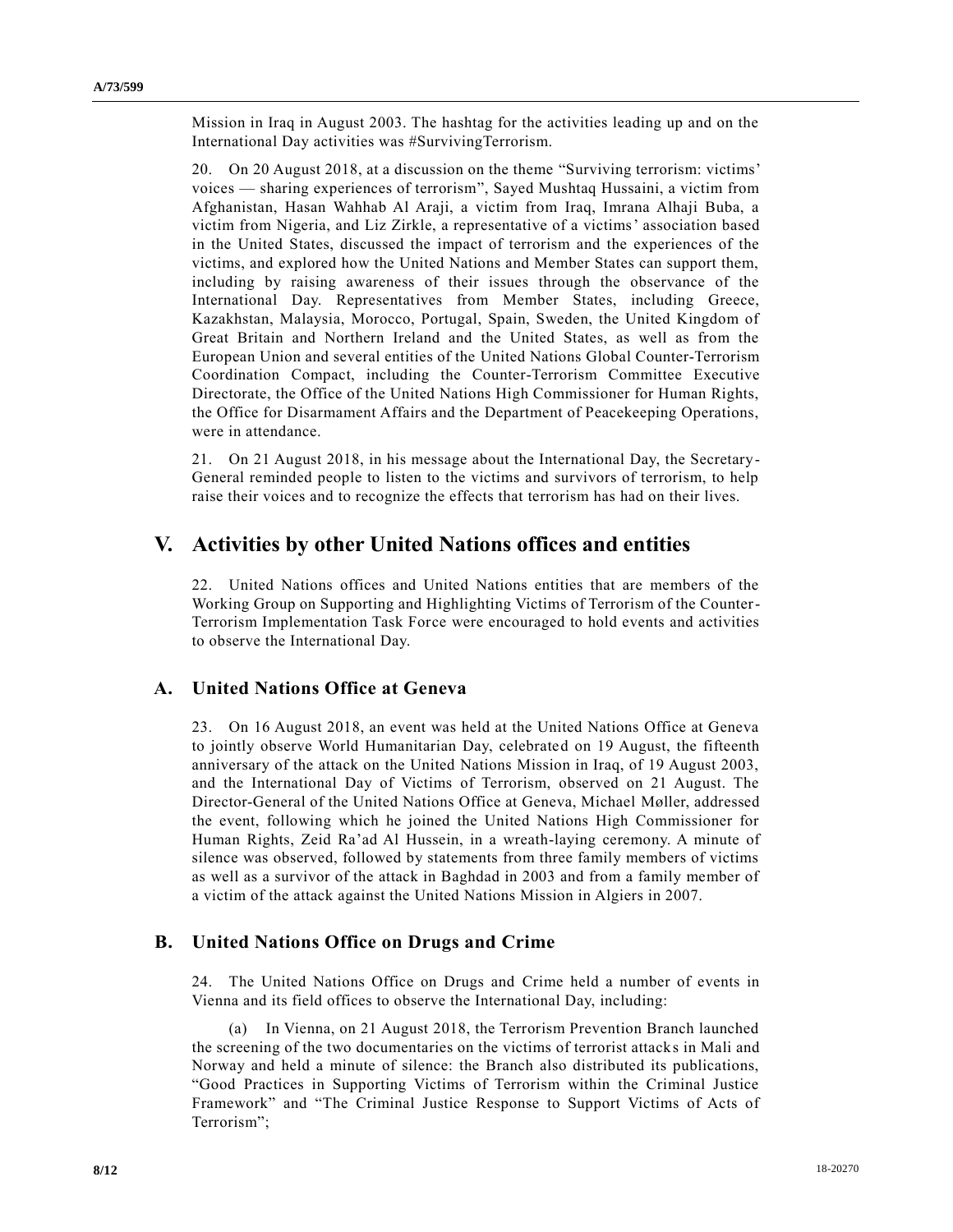(b) On 21 August, an exhibition was displayed in the rotunda at the Vienna International Centre featuring interviews from the exhibition "Surviving terrorism: victims' voices;

(c) Also on 21 August, the programme office of the Office on Drugs and Crime in Indonesia, in collaboration with the Indonesian Agency for Combating Terrorism and the Witness and Victim Protection Agency, organized an event to observe the International Day, including the screening of the documentary from Norway and the participation of eight survivors of terrorist attacks in Indonesia, two of whom gave speeches about their experiences and the impact of the attack on their daily lives: participants also included officials from multiple government authorities, including the Ministry of National Development Planning, the Indonesian Agency for Combating Terrorism and the Witness and Victim Protection Agency, as well as representation from embassies and permanent missions in Jakarta, including Australia, Belarus, France, Germany, the Netherlands, Norway, New Zealand, Peru, Thailand, Tunisia and the United States — the event was covered by national newspapers and in press releases and was also the subject of tweets by the embassies of the Netherlands and New Zealand, and was reported on in multiple accounts of the main Office on Drugs and Crime in Vienna;

(d) The regional office of the Terrorism Prevention Branch of the Office on Drugs and Crime in Cairo produced a film featuring victims of terrorism from Iraq, Lebanon and the Syrian Arab Republic, who spoke about the impact of terrorism upon their daily lives -the film was distributed on social media on 21 August;

(e) On 21 August, the Office on Drugs and Crime distributed a message from the Executive Director of the Office, Yuri Fedotov, in which he emphasized that the International Day was an opportunity to hear the voices of victims and survivors of terrorism and to renew the commitment of the Office to providing the support they need.

### **C. United Nations Development Programme — Africa**

25. The Africa office of the United Nations Development Programme shared online its project, "Preventing and responding to violent extremism in Africa: a development approach", which features the photographs and stories of survivors of extremism in Burkina Faso, Cameroon, Côte d'Ivoire, Nigeria, Somalia and Uganda.

#### **D. United Nations Assistance Mission for Iraq**

26. On 20 August 2018, in observance of Eid Al-Adha, the message of the Special Representative of the Secretary-General for Iraq, Ján Kubiš, included reference to the International Day. The Special Representative noted that "although Eid is a time of joy, it is important to remember Iraq's many victims of terrorism." The Public Information Office of the United Nations Assistance Mission for Iraq (UNAMI) also produced a video message for the International Day from the Deputy Specia l Representative for Political Affairs and Electoral Assistance of the United Nations Assistance Mission for Iraq, Alice Walpole, in which she marked the fifteenth anniversary of the attack on UNAMI headquarters and emphasized the struggles of victims of terrorism to have their voices heard and their rights upheld. The video was disseminated on 21 August on social media, the UNAMI website and by the Arabic News Section of the Department of Public Information. Video interviews with victims of terrorism were also posted on the local United Nations digital platforms.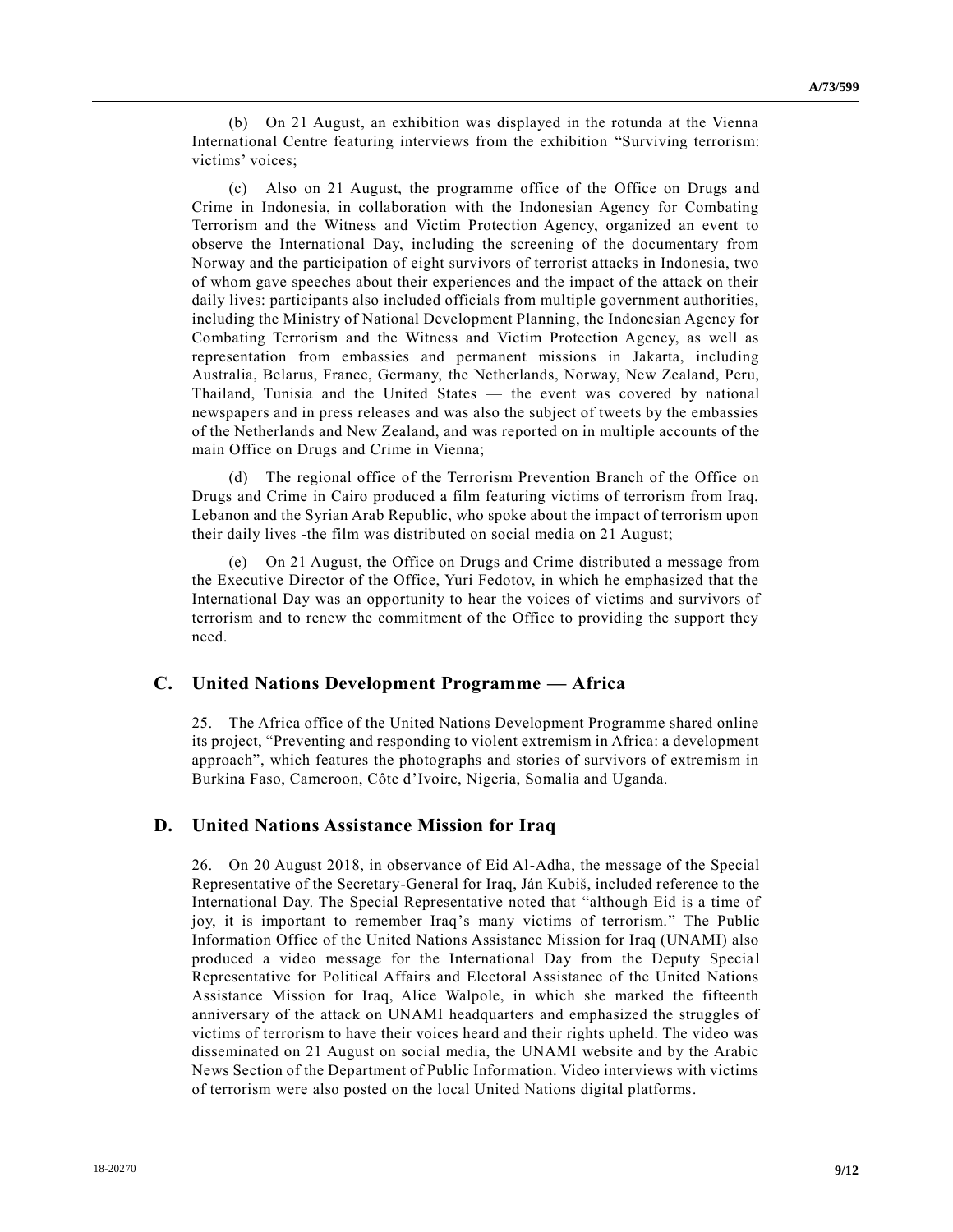#### **E. United Nations Mission for the Referendum in Western Sahara**

27. The United Nations Mission for the Referendum in Western Sahara held an event to observe the International Day that included a minute of silence on 21 August 2018. In a statement, the acting Head of Mission emphasized the need to give victims of terrorism opportunities to voice their concerns while highlighting the importance of upholding their human rights.

### **VI. Activities of the United Nations information centres**

28. On 21 August, a total of 14 United Nations information centres undertook a broad range of outreach activities, including exhibits and multimedia outreach, based on products and support provided to them by the Working Group on Victims of Terrorism, including:

(a) The United Nations Information Centre in Cairo disseminated a press release, in Arabic and English, including the message of the Secretary-General: the Centre also highlighted the International Day on its website and social media accounts, reaching over 4,400 viewers;

(b) The United Nations Information Centre in Jakarta disseminated the message of the Secretary-General and supported the event held by the programme office of the Office on Drugs and Crime to observe the International Day;

(c) The United Nations Information Centre in Lima disseminated the message of the Secretary-General on its social media accounts;

(d) The United Nations Information Centre in Moscow published a series of materials honouring the victims of the attacks against UNAMI headquarters in Baghdad through its social media accounts, including Facebook, Twitter and VK, a Russian online social media and social networking service — the outreach by the Centre attracted over 2,000 followers;

(e) The United Nations Information Centre in Tehran translated the message of the Secretary-General into Persian, and the message was disseminated in a press release and posted on its website and on its social media accounts: on 26 August, the Director of the United Nations Information Centre in Tehran delivered a speech and read the message of the Secretary-General at a conference in Gorgan, Golestan Province, attended by over 500 participants, including government authorities, families of victims of terrorism, youth, civil society and the media;

The United Nations Information Centre in Tokyo translated the message of the Secretary-General into Japanese and posted it on its website and its Facebook account;

(g) The United Nations Information Centre in Warsaw translated the message of the Secretary-General into Polish and posted it on its website, Facebook and Twitter accounts: the Centre also posted five videos on victims of terrorism on its social media accounts;

(h) The United Nations Information Service in Vienna provided communications support to the event organized by the Office on Drugs and Crime to promote the International Day: the Information Service in Vienna also distributed the message of the Secretary-General and the message of the Executive Director of the Office on Drugs and Crime through its website, Twitter and Facebook accounts;

The United Nations Information Service in Geneva promoted the International Day through its Twitter, Instagram and Facebook accounts, including a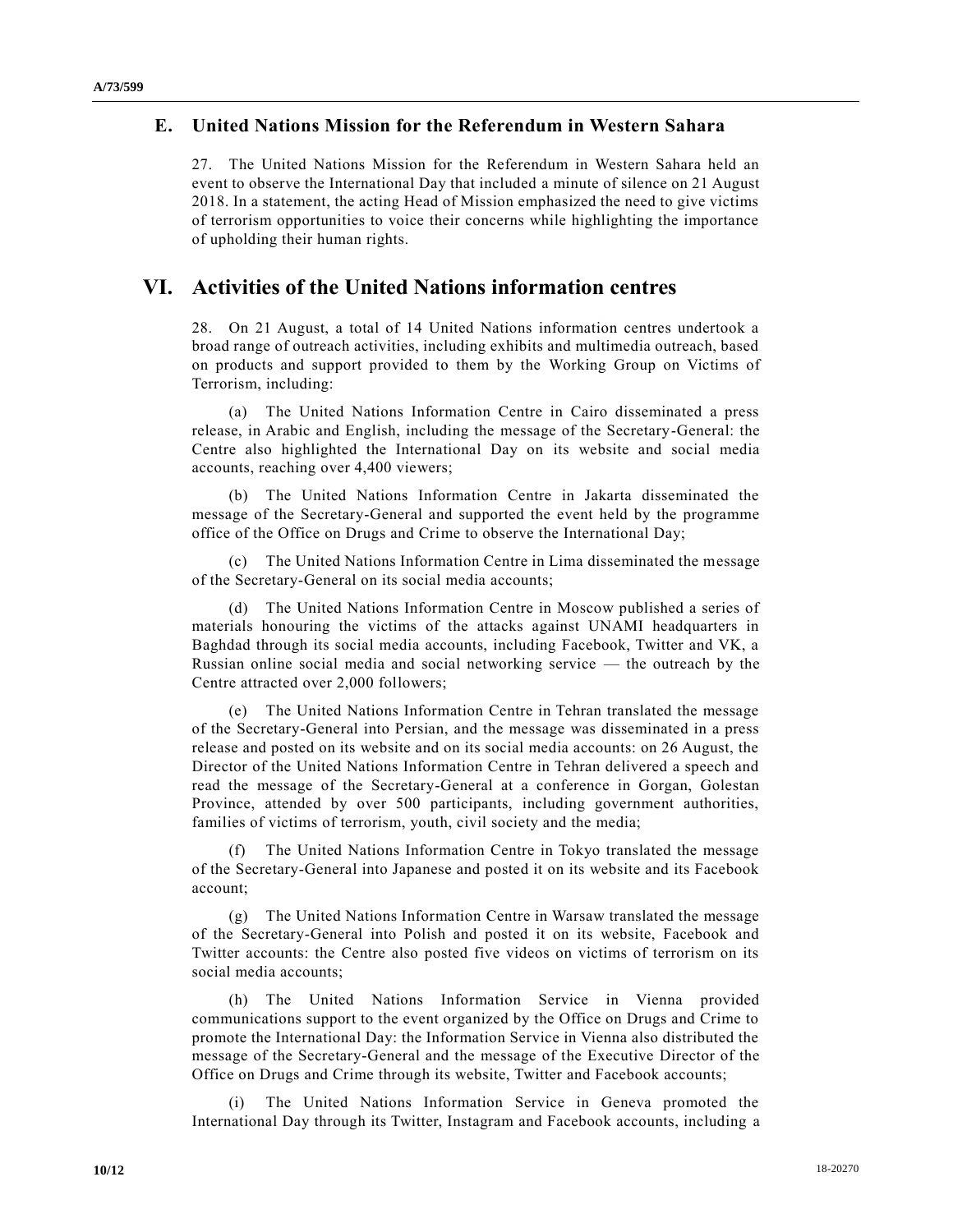video interview with a victim from the Canal Hotel attack in Baghdad: the United Nations WebTV Geneva witness series also featured a short film on a victim of terrorism, which was publicized on its Twitter and Facebook accounts.

### **VII. Activities of civil society**

29. The Office of Counter-Terrorism coordinated, supported and collaborated on a number of activities with its network of civil society organizations that support victims of terrorism to observe the International Day, including: joint social media activities through the sharing of official tweets and posts, using the #SurvivingTerrorism hashtag, and by distributing the interviews and documentaries contained on the United Nations Victims of Terrorism Support Portal and the related exhibition. On 21 August, many members of the network changed their profile pictures to the International Day logo to show solidarity with victims of terrorism.

30. Many civil society organizations also arranged their own activities to observe the International Day, including:

(a) The French Association of Victims of Terrorism shared videos on their social media platforms from their project "Voices of survivors against radicalization", which features the testimonies of 21 victims and survivors of terrorism from across the globe;

(b) The V-Europe Association of Victims of Terrorism, based in Belgium, laid a wreath at the national monument for victims of terrorism in Brussels and gave interviews to the national media to share the message of the International Day;

(c) A victim of terrorism from Jordan was interviewed by an Al-Mamlaka news programme about the International Day;

(d) Victim Support Europe held a campaign from 17 to 21 August to raise awareness of the International Day by using a video poem "In the light and the dark", which was created by a victim of the terrorist attacks in Brussels in March 2016: the campaign used the following hashtags: #SurvivingTerrorism, #Inthelightandthedark, #counterterrorism, #fightterrorism, #antiterrorism, #stopterrorism, #WeAreNotAfraid and #VictimsOfTerrorism;

(e) Tuesday's Children, a civil society organization based in the United States to support victims of terrorism, created a social media campaign using quotes from victims of terrorism that was distributed on social media and shared links to the guest interviews and the live webcast of the launch of the exhibit on victims of terrorism held at United Nations Headquarters: the organization used the following hashtags: #survivingterrorism, #commonbond and #lifetimeofhealing.

### **VIII. Observations**

31. The International Day of Remembrance of and Tribute to the Victims of Terrorism on 21 August is a fitting way for the international community to express its solidarity with and to give recognition to the rights of victims of terrorism, as well as to promote action by Member States in support of victims. In order to benefit from reparations and redress, and to ensure that they receive the necessary medical services, mental health and psychosocial support and livelihood opportunities, victims' rights must first be recognized. This includes the rights of victims of sexual violence perpetrated by groups such as Islamic State in Iraq and the Levant, Boko Haram and others. The International Day provides an opportunity for the recalibration of the approach to the rights of victims of terrorism and creates conditions conducive